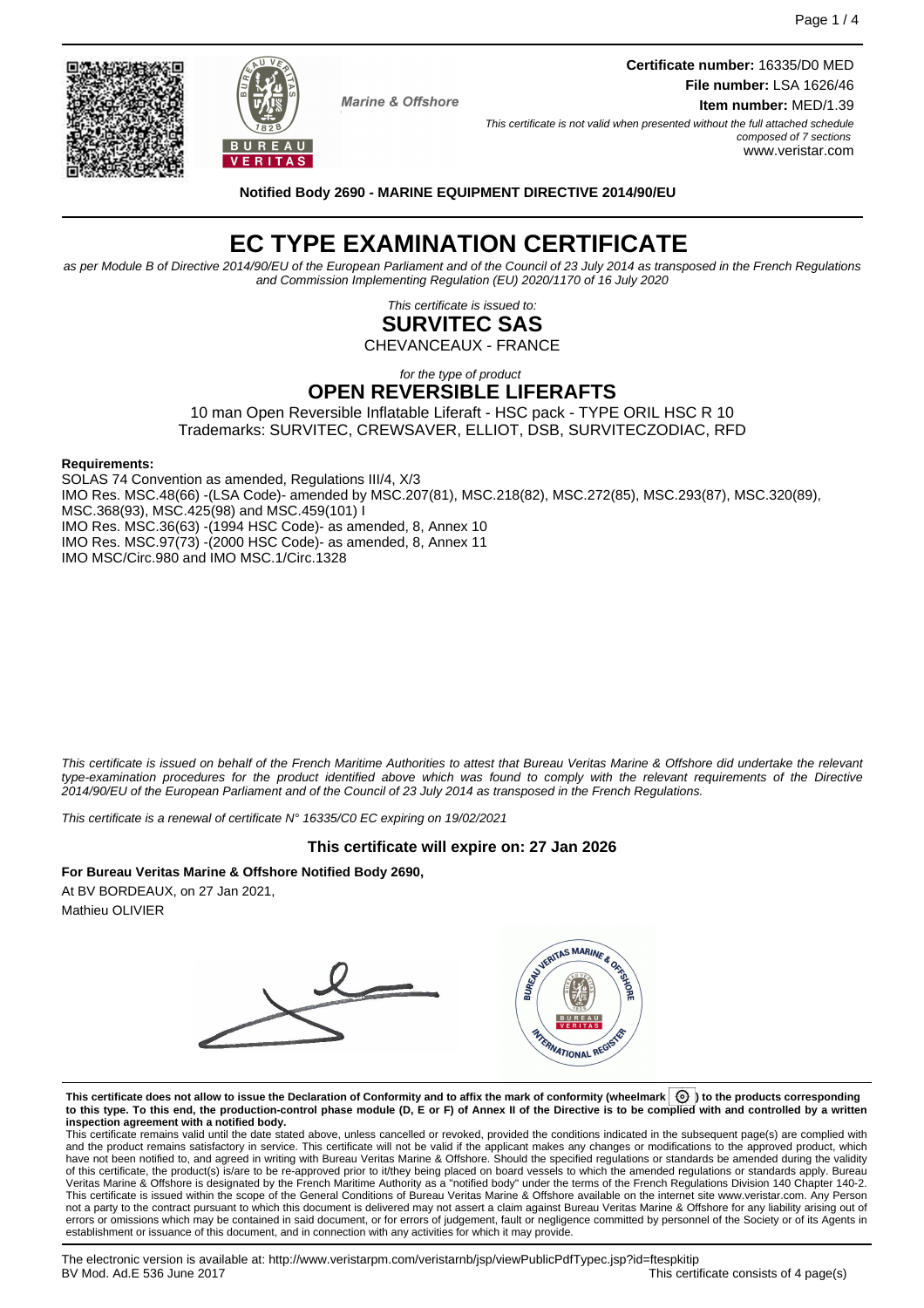# **THE SCHEDULE OF APPROVAL**

# **1. PRODUCT DESCRIPTION:**

| <b>Trademark</b> | SURVITEC, CREWSAVER, ELLIOT, DSB, SURVITECZODIAC, RFD          |               |                          |             |  |
|------------------|----------------------------------------------------------------|---------------|--------------------------|-------------|--|
| <b>Type</b>      | 10 man Open Reversible Inflatable Liferaft - ORIL 10 HSC pack. |               |                          |             |  |
| Length           | Overall dimensions of the inflated liferaft (mm)<br>Width      | <b>Height</b> | Working<br>pressure (mb) | Weight (kg) |  |
| 3030             | 2636                                                           | 553           | 162                      |             |  |

*As indicated in the technical documentation submitted by the Applicant.*

# **2. DOCUMENTS AND DRAWINGS:**

• Drawings and specifications:

| Number            | <b>Title</b>                                                                  | <b>Issue</b> | Date       |
|-------------------|-------------------------------------------------------------------------------|--------------|------------|
| <b>CHX BE 346</b> | <b>HSCR</b><br><b>SURVITECZODIAC</b><br><b>OPEN REVERSIBLE LIFERAFT</b><br>10 |              | /12/2020   |
| $\sim$            | <b>BRANDS FILE</b>                                                            | -            | 29/05/2013 |

• Material and components :

| Aumber                          | <b>Title</b><br>$\sim$ $\sim$                                                                                                                                                                                | <b>Issue</b> | Date            |
|---------------------------------|--------------------------------------------------------------------------------------------------------------------------------------------------------------------------------------------------------------|--------------|-----------------|
| 02<br>. <del>. .</del><br>レ・エ・エ | ORIL<br>T <sub>0</sub><br>$\mathbf{r}$<br>$\sim$<br>$\sim$ $\sim$<br>$\mathbf{m}$<br>וני<br>DF.<br>tor<br>liferafts<br>Suppliers<br>tile.<br>…sk-⊑<br>* JA.<br>. JSK-L<br>$\cdots$<br>- 1<br>--<br>5L<br>. . |              | n noon<br>72020 |

• Manual(s) for installation use and maintenance.

*No departure from these documents is permitted without the prior consent of the Society.*

# **3. TEST REPORTS:**

#### **LIFERAFT TYPE TESTS**

| . .<br>an hor | <b>Title</b><br>$\sim$ $\sim$                         | <b>Issue</b><br>. | 1ote<br>Date             |
|---------------|-------------------------------------------------------|-------------------|--------------------------|
| $- - -$       | $\sim$<br>.1terat<br>$\alpha$<br>ormec<br>the.<br>ner | -                 | 2000<br>$\sim$<br>.<br>. |

#### **TOWING FORCE**

|                  | With the sea anchor deployed | Without the sea anchor deployed |
|------------------|------------------------------|---------------------------------|
| Towed at 2 knots | 90 daN                       | 41 daN                          |
| Towed at 3 knots | 165 daN                      | 78 daN                          |

#### **TESTS ACCORDING TO THE RECOMMENDATIONS OF THE GUIDELINES MSC.1/CIRC.1328**

| $\overline{\phantom{a}}$<br>Number | Title                                                                                                         | <i><u><b>Issue</b></u></i> | Date                                                     |
|------------------------------------|---------------------------------------------------------------------------------------------------------------|----------------------------|----------------------------------------------------------|
| $- - -$                            | TDC.<br>$\overline{ }$<br><b>TPS</b><br>.11atıt<br>Summar<br>recapiti<br>des<br>essais<br>'i adleau<br>.<br>ັ | ---                        | /05/2013<br>$\cap$<br>$\sim$<br>$\overline{\phantom{a}}$ |

#### **4. APPLICATION / LIMITATION:**

As per requirements stated on front page of this certificate.

Maximum capacity: 10 persons.

• The maintenance of the liferaft shall be carried out according to the HSC Code, the IMO Resolution A.761 (18) as amended and the instructions stated in the Manual(s) for installation use and maintenance.

| Maximum stowage height (m) |                                      | <b>Container</b> |  |
|----------------------------|--------------------------------------|------------------|--|
|                            | ∶vlindrical container                |                  |  |
| . .                        | <i>n</i> profile container<br>$L$ OW |                  |  |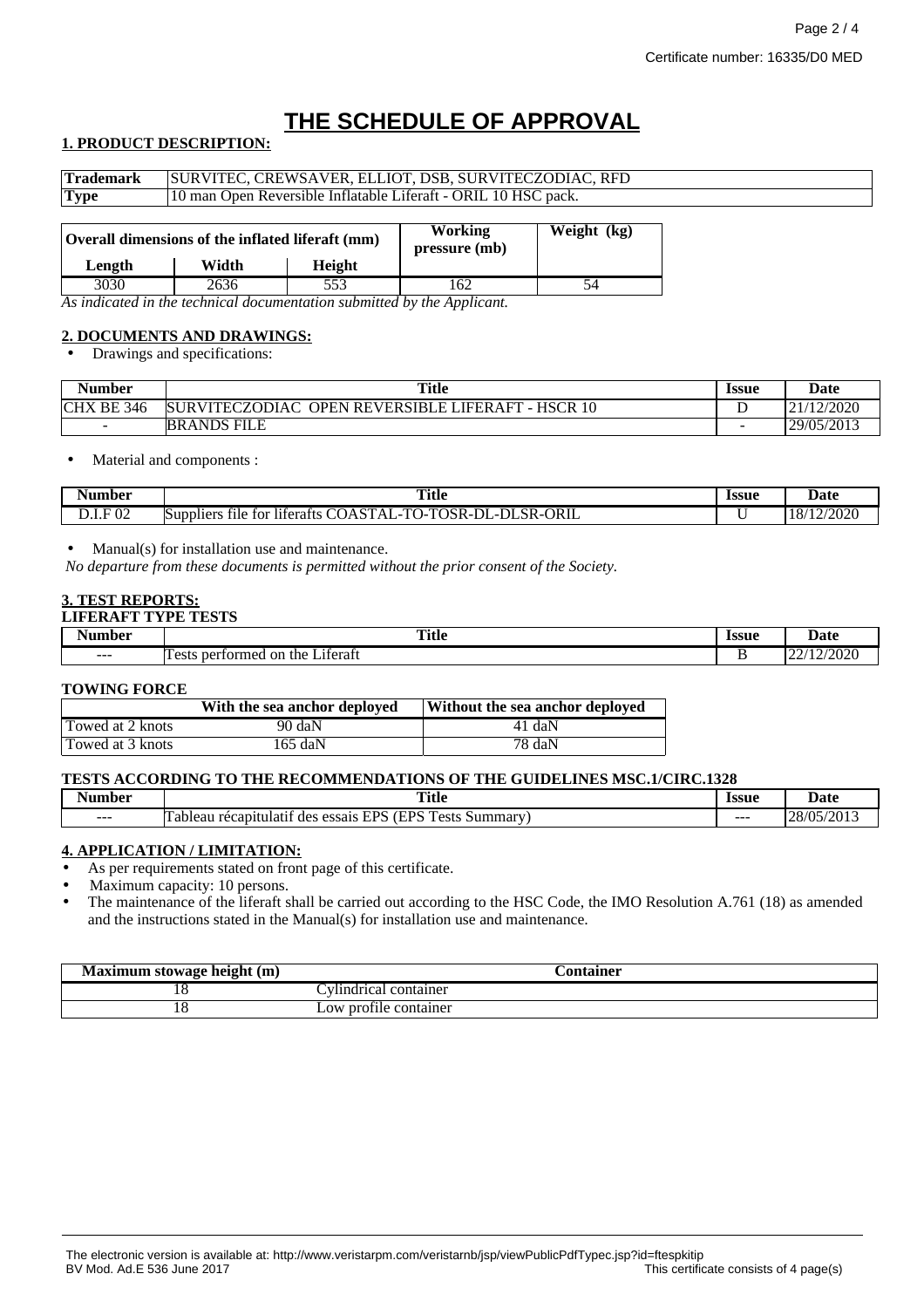# **5. PRODUCTION SURVEY REQUIREMENTS:**

5.1 - This certificate alone does not allow the applicant to issue the Declaration of Conformity and to affix the mark of conformity (wheelmark) to the products corresponding to this type. To this end, the production-control phase module D Production Quality Assurance or module F Product Verification of Annex II of the Directive is to be complied with and controlled by a written inspection agreement with a Notified Body.

The manufacturer shall institute a quality control procedure to ensure that the inflatable liferaft are produced to the same standard as the approved prototype and shall keep records of any production tests carried out in accordance with instructions given in IMO Resolution MSC.81 (70) Part 2.

Each liferaft intended to be fitted onboard a ship registered to a National register adhering to the Directive shall be delivered with a Declaration of Conformity.

Each equipment, or batch of equipment, is to be supplied with its Manual(s) for Installation, use & maintenance and instructions for servicing stations for frequency and tests to be carried out according to IMO Resolution A.761(18). The servicing stations must be recognized by the manufacturer according to IMO Resolution A.761(18), for their competences to service and repack such life-rafts.

5.2 - For information concerning the production phase modules, **Survitec SAS, France** has declared the following manufacturing site(s):

#### **Survitec SAS**

Route de Chatenet 17210 Chevanceaux - France

# **6. MARKING OF PRODUCT:**

| <b>Markings on container</b>                                                                                                         | Markings on inflatable liferaft                                |  |  |
|--------------------------------------------------------------------------------------------------------------------------------------|----------------------------------------------------------------|--|--|
| Maker's name or trade mark.                                                                                                          |                                                                |  |  |
| Serial Number                                                                                                                        |                                                                |  |  |
| Name of approving authority                                                                                                          |                                                                |  |  |
| Reference is made to MED 2014/90/EU chapter 2.                                                                                       |                                                                |  |  |
| In particular Article 10.3 specifies that the wheelmark shall be followed by the identification number of the Notified Body          |                                                                |  |  |
| involved in the production control phase (module $D$ , $E$ or $F$ ) and by the year in which the mark is affixed (4 digits or last 2 |                                                                |  |  |
| digits).                                                                                                                             |                                                                |  |  |
|                                                                                                                                      | Number of persons it is permitted to accommodate over each     |  |  |
| Number of persons it is permitted to carry                                                                                           | buoyancy tube, in characters not less than 100 mm in height of |  |  |
|                                                                                                                                      | a colour contrasting with that of the liferaft.                |  |  |
| Date when last serviced                                                                                                              | Name and place of servicing station where it was last serviced |  |  |
| Type of emergency pack enclosed                                                                                                      | Date of manufacture (month and year)                           |  |  |
| Length of painter                                                                                                                    |                                                                |  |  |
| Maximum permitted stowage height above waterline                                                                                     |                                                                |  |  |
| Launching instructions                                                                                                               |                                                                |  |  |
| <b>NON SOLAS REVERSIBLE</b>                                                                                                          |                                                                |  |  |

Provision shall be made for marking each liferaft with the name and port of registry of the ship to which it is to be fitted, in such a form that the ship identification can be changed at any time without opening the container.

In addition, liferafts subject to extended service intervals pursuant to SOLAS regulation III/20.8.3 should be marked to indicate that they have been approved and certified for extended service intervals in accordance with the guidelines MSC.1/Circ.1328.